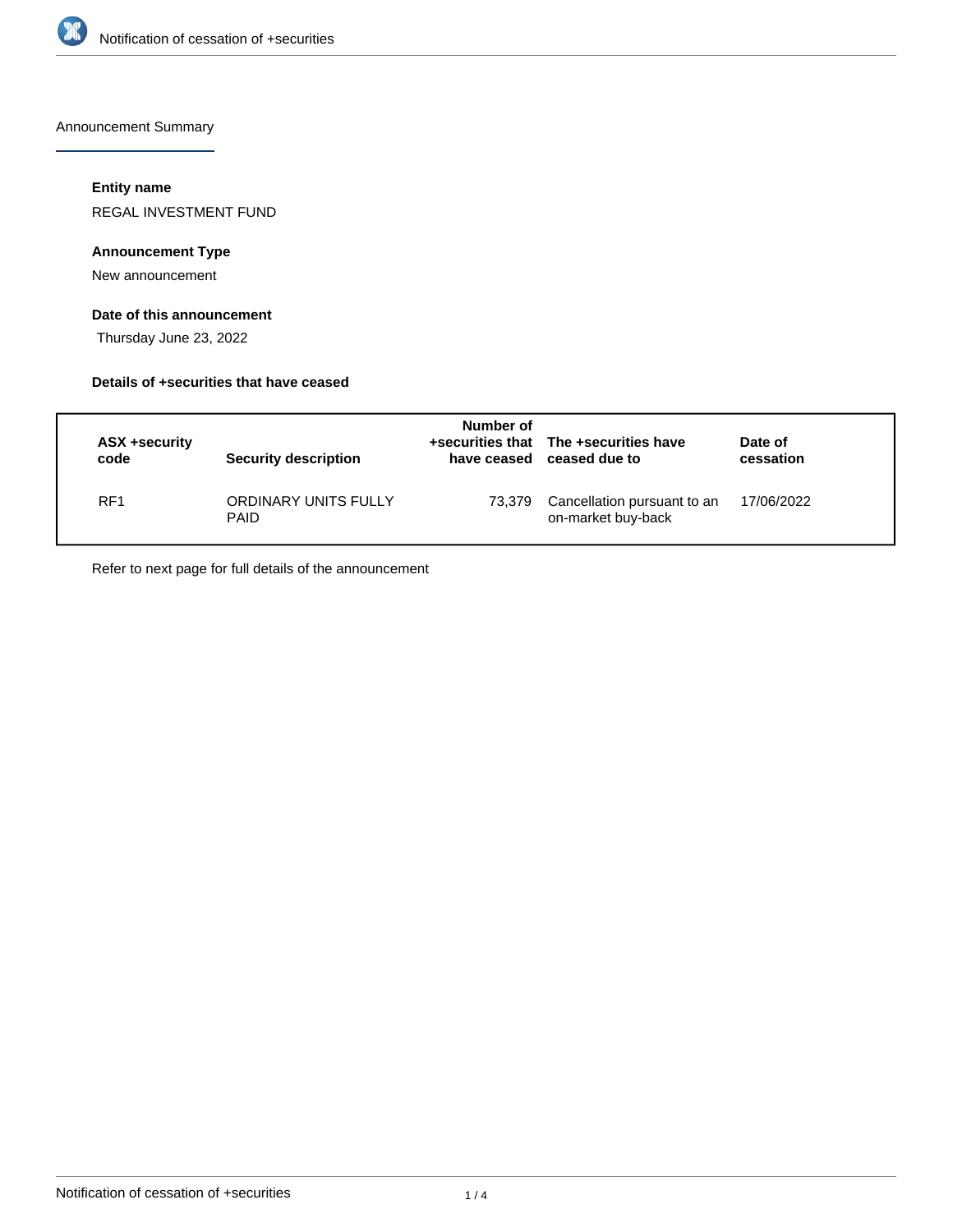

Part 1 - Announcement Details

### **1.1 Name of +Entity**

REGAL INVESTMENT FUND

We (the entity named above) provide the following information about our issued capital.

**1.2 Registered Number Type**

ARSN

**Registration Number** 632283384

## **1.3 ASX issuer code** RF1

# **1.4 The announcement is**

New announcement

## **1.5 Date of this announcement**

23/6/2022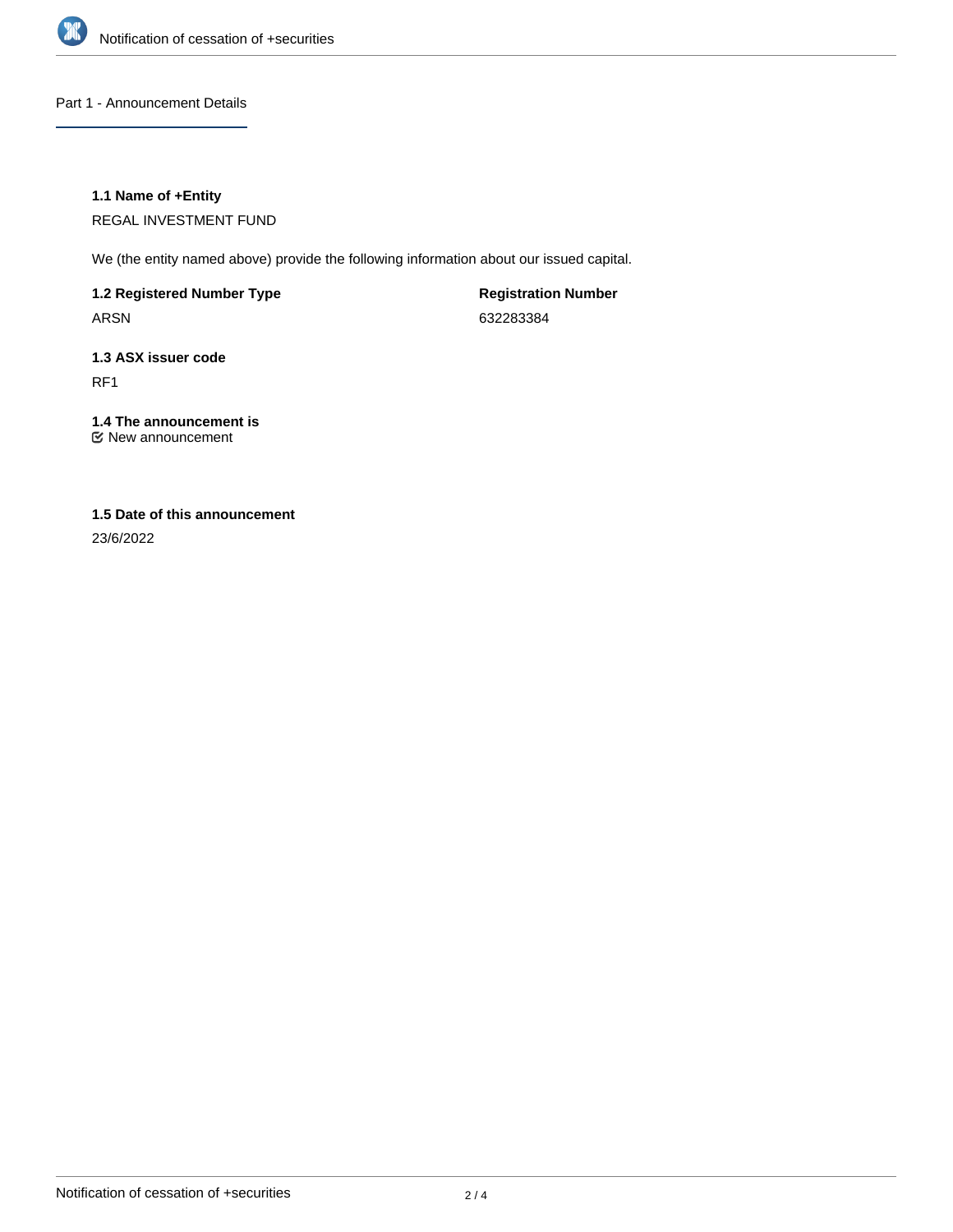

### Part 2 - Details of +equity securities or +debt securities that have ceased

### **ASX +Security Code and Description**

RF1 : ORDINARY UNITS FULLY PAID

#### **Quoted +equity securities or +debt securities that have ceased**

**Number of securities that have ceased**

73,379

**Reason for cessation** Cancellation pursuant to an on-market buy-back

| Date of cessation | Is the entity paying any consideration for the cessation? |
|-------------------|-----------------------------------------------------------|
| 17/6/2022         | ビ Yes                                                     |

**In what currency is the consideration being paid?** AUD - Australian Dollar

**Total consideration paid or payable for the securities** AUD 248,528.710000000000

**Any other information the entity wishes to notify to ASX about the cessation?**